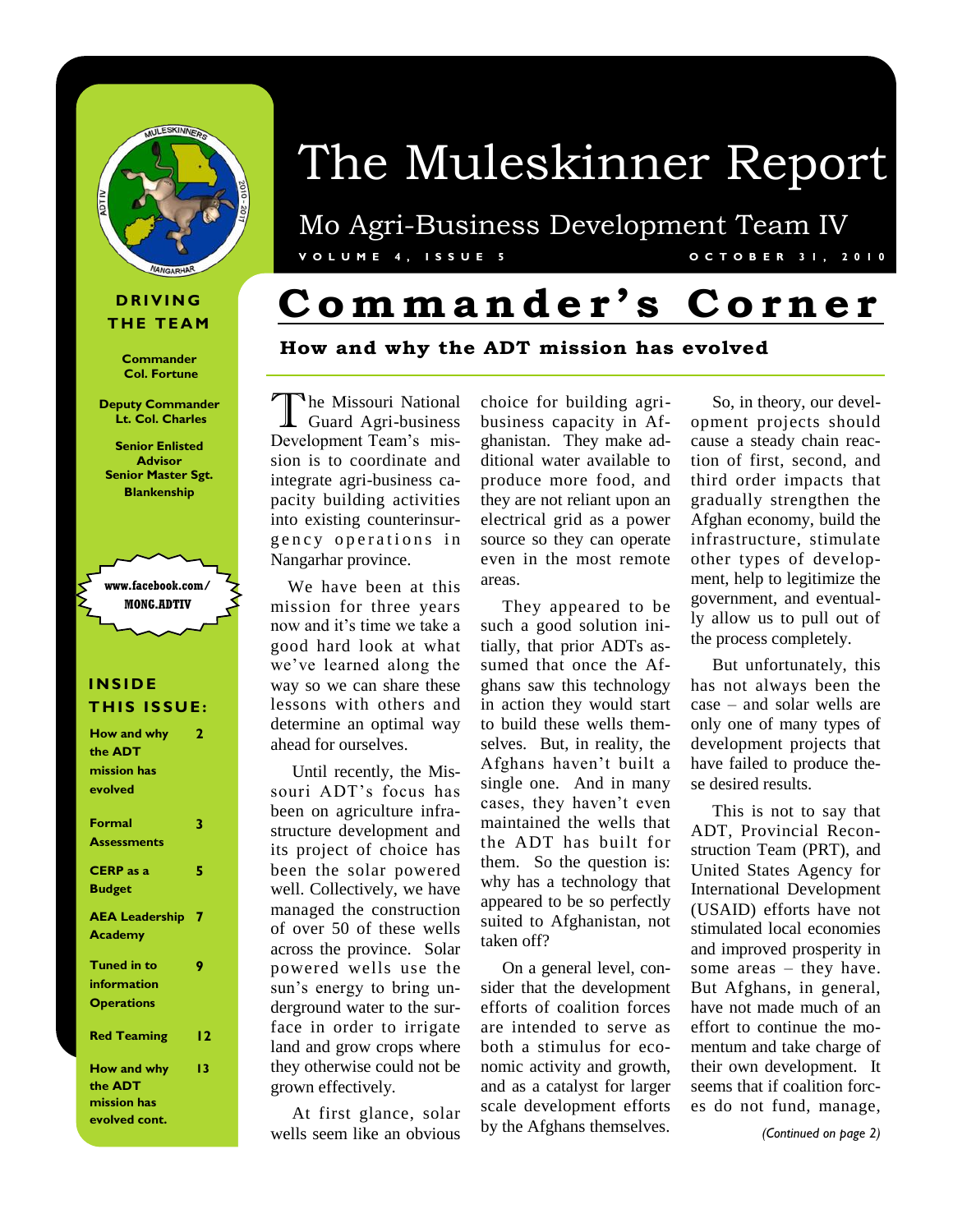### How and why the ADT mission has evolved

and maintain an infrastructure improvement, the Afghans will not do so either.

 And since coalition forces, by themselves, don't have the time, resources, or will to develop Afghanistan into a prosperous and stable nation, we need to ask ourselves what forces are at work here that are keeping Afghans from building upon what we have given or done for them.

 As an analogy, consider the process for starting a handcranked lawn mower engine. If we prime the carburetor with the right amount of fuel, if the fuel is of a high enough quality, if the electrical system is capable of providing a good enough spark, and if we generate enough momentum when we pull the starting handle, the lawn mower engine takes off into steady-state, selfperpetuating motion.

 However, if any of these conditions are missing, it doesn't matter how hard we pull the starting handle, the motion of the engine will be temporary and will not sustain itself. It may cycle a few times depending on how hard we pull the starting handle, but the end result will be the same. So, using the lawn mower analogy as a guide, our challenge is to determine what conditions are necessary to set Afghan development efforts into self-perpetuating motion, and then establish those conditions.

 The Missouri ADT IV staff has developed three theories as to why many U.S. government-led development efforts here have fizzled.

*(Continued from page 1)* The first is that they have been out of balance either technically, financially, or culturally; the second is that these efforts have not had a solid foundation of knowledge, experience, or understanding upon which to build; and the third is that our approach to development has contributed to a pre-existing sense of helplessness among the Afghan people.

> "So the question is: why has a technology that appeared to be so perfectly suited to Afghanistan, not taken off?"

 By examining each of these theories in some detail, we hope to get a better understanding of how to better manage future development efforts so they generate the type of chain reaction and self-perpetuating motion described above.

 The first theory says that development has not flourished because we have not taken an integrated, balanced approach – either from technical perspective, a financial perspective, or a cultural perspective.

 For instance, if we teach Afghan farmers how to triple their tomato production but don't concurrently improve their transportation infrastructure to allow them to get their produce to market, the excess tomatoes rot and, in reality, we have not helped the farmers at all. In such

cases, they will likely discontinue the improved production methods we showed them. Likewise, if we teach the farmers how to utilize drip irrigation techniques but we don't ensure that they can conveniently purchase drip irrigation equipment locally, they will be unable to take advantage of the training. These are examples of development efforts that are technically out of balance.

 As an example of a development effort that is financially out of balance, consider, once again, the solar powered well. In western societies, standards of living are high so labor tends to be more expensive than capital, relatively speaking. In Afghanistan, however, the reverse is true.

 Yet, solar wells represent a capital intensive solution to an Afghan problem where labor intensive solutions like karize repairs may be better suited because they are more affordable and sustainable. Consider that the cost of one solar panel is equivalent to one or two days wages for an average American worker while that same panel costs an Afghan half a year's salary. So when a solar panel fails on one of the wells we have built for a small group of Afghan farmers, the cost to replace the panel is financially untenable by Afghan standards.

 In addition to development being out of balance technically and financially, projects can also be out of balance culturally. Prior ADTs have built numerous cold storage facilities but few of them are being used by the Afghans. This is due, in large part, to the fact that there are complexities associated with managing these facilities with which the Af-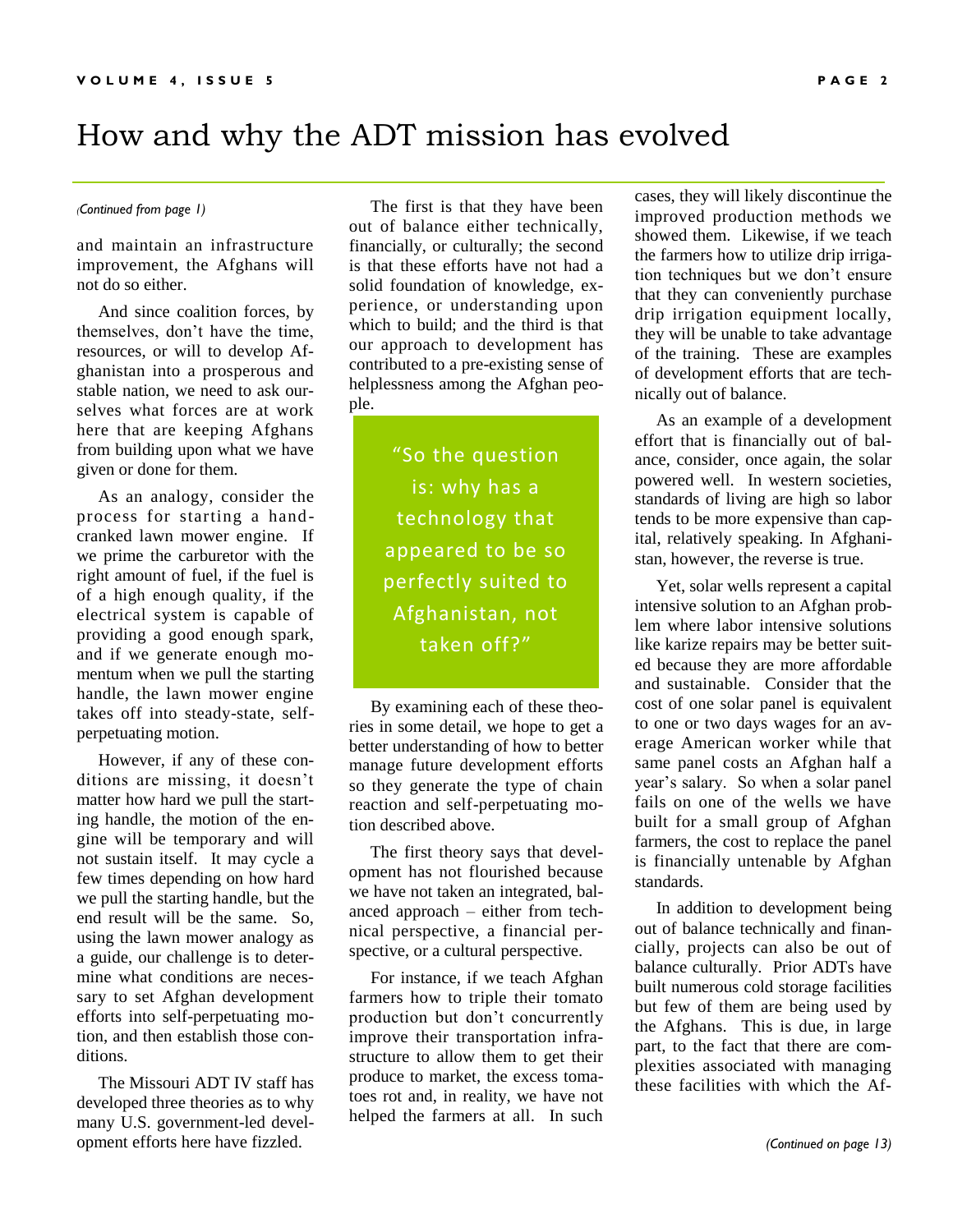## **Conducting Formal Assessments:**

**How a disciplined approach to formal assessments shapes future operations**

#### *By Lt. Col. North Charles*

 $\mathcal{O}_n$  O c t o b e r 3,<br>We conducted a formal IV conducted a formal assessment of our phase 1 operations. This formal assessment reviewed progress made in executing tasks from the Campaign Plan and provided an initial "grade card" on agriculture reconstruction efforts throughout the province.



1st Lt. Jody McCall, briefs information about his assigned district to the commander and agriculture team during the Phase 1 assessment of the commander's campaign plan.

 The results of the formal assessment produced changes to our Campaign Plan that will drive our operations during Phase 2. This article briefly explains how and why ADT IV leaders conduct formal assessments throughout this mission.

 At the core of the Army's operations process are three basic

tasks: Plan, Prepare and Execute. Each of these phases includes an e qually important requirement to conduct ongoing assessments and adjust accordingly.

 Field Manual 5-0, ― T h e O p e r a t i o n s Process," explains, ―Continuous assessment enables organizational learning and adaptation throughout the conduct of operations."

 The ADT IV faces a challenging mission here in Nangarhar. The best information and intelligence that were available in early August drove our initial p l a n n i n g a n d preparation. But A f g h a n i s t a n i s a dynamic operational e n v i r o n m e n t a n d a g r i c u l t u r e redevelopment is a nonstandard mission. These factors demand rigorous and frequent assessments to ensure our efforts have the intended effects.

 Col. Michael Fortune clarified the intent of the formal assessment process in saying, "We need to pause and reflect on what we said we would do to determine if those actions are

achieving our goals of l e g i t i m i z i n g governance."

 A wide variety of participants assembled for the formal assessment. All members of the ADT IV agriculture team were present. Our civilian partners, to include Mr. George Roemer from the United States Agency for International Development and Dr. Gary Hart from the United States Department of Agriculture, were onhand. Lt. Col. Max Velte represented the Civil Affairs staff section of Task Force Bastogne. Maj. Jocelyn Leventhal participated on behalf of the Nangarhar Provincial Reconstruction Team.

To begin the discussions, the ADT IV S2/3, Capt. Ken Huenink, presented an updated intelligence summary—a vital prerequisite to any assessment. Huenink reviewed activity since our Transfer Of Authority on August 10 and presented a best guess on likely trends for the next 90 days.

N e x t the team reviewed our Lines Of

*(Continued on page 4)*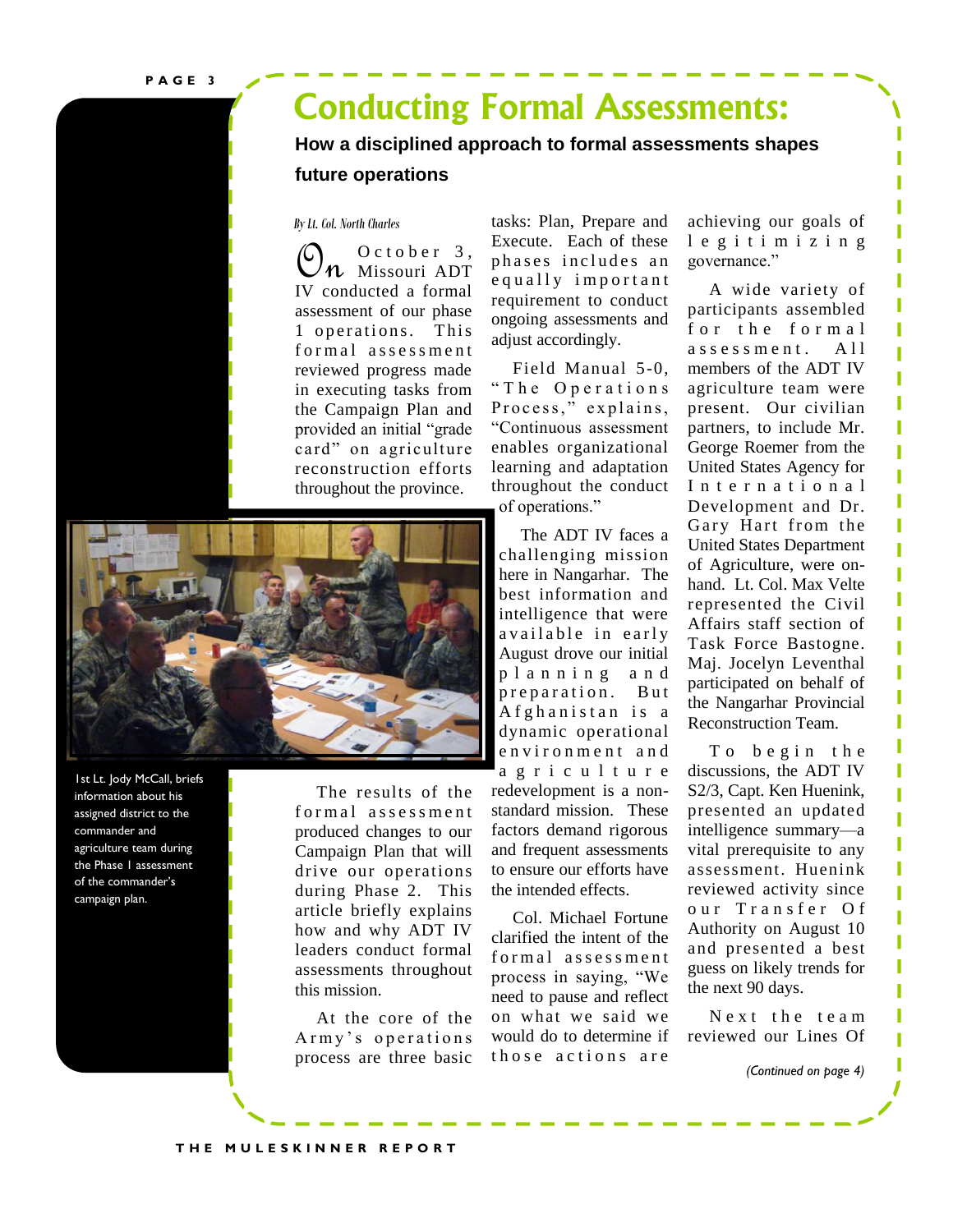# **Conducting Formal Assessments**

*(Continued from page 3)*

Operation. As a reminder, issue 4 of the Muleskinner Report explained ADT IV's four LOO: Agriculture Extension, Agriculture Economics, Agriculture Administration and Agriculture Education. As a result of the formal assessment, the commander approved the staff's recommendation to add a fifth LOO, Information Operations.

In addition, the Ag Team convinced the commander that during phase 2, the campaign plan should devote effort to closing-out projects from previous ADTs. The team had underestimated the level of effort required for this task in Phase 1.

 The commander then allocated resources to each LOO. The Agriculture Extension LOO remains the main effort while significant resources are allocated to close out projects from previous ADTs. Additionally, ADT IV will focus agriculture redevelopment efforts on ten Key Terrain Districts.

 Next, ADT IV reviewed progress made in executing tasks from the Campaign Plan. The plan assigns specific tasks for each LOO. The formal assessment provides a venue for closing those tasks that are completed, recommending changes to those tasks that are not achieving their intended effect and nominating new tasks for the next phase of the operation.

 The second half of the formal assessment focused on developing a sight picture that would allow the commander to visualize the current status of development efforts and progress made against the desired end state.

 To execute the Agriculture Extension LOO, the ADT IV agriculture team assigns one Soldier as the liaison, mentor and point of contact for the Agriculture Extension Agent in each KTD. That Soldier provided a formal assessment of his KTD's AEA using five categories: competence, corruption, cooperation, perception and project management.



 A color coding system allows for a quick visual understanding. Green means the standard is being met in 90% or more of the measured metrics. Amber is from 80% to 89%; red indicates 79% or below; black shows insufficient data for evaluation.

 In addition, Lt. Col. Ray Legg and his Ag Team staff produced similar assessments for all other LOOs. This provided an overall provincial assessment that allowed the commander to quickly visualize progress made thus far. Based on this information, he was able to determine where the team is not achieving its goals.

The result of the formal assessment was a fragmentary order changing our Campaign Plan for Phase 2 of our operation.

 Phase 2 began October 15 and our efforts incorporate the lessons we learned during the first 75 days on mission. After another 60 days, or approximately December 15, we will conduct our second formal assessment to review what we have accomplished. ADT IV will continue assessing and revising our efforts as we conduct this mission.

 The Army operations process recognizes the importance of assessing ongoing operations. Formal assessments are especially important during stability operations, when units are conducting nonstandard missions such as agriculture redevelopment in a complex operating environment with a number of external variables.

#### Operational Timeline

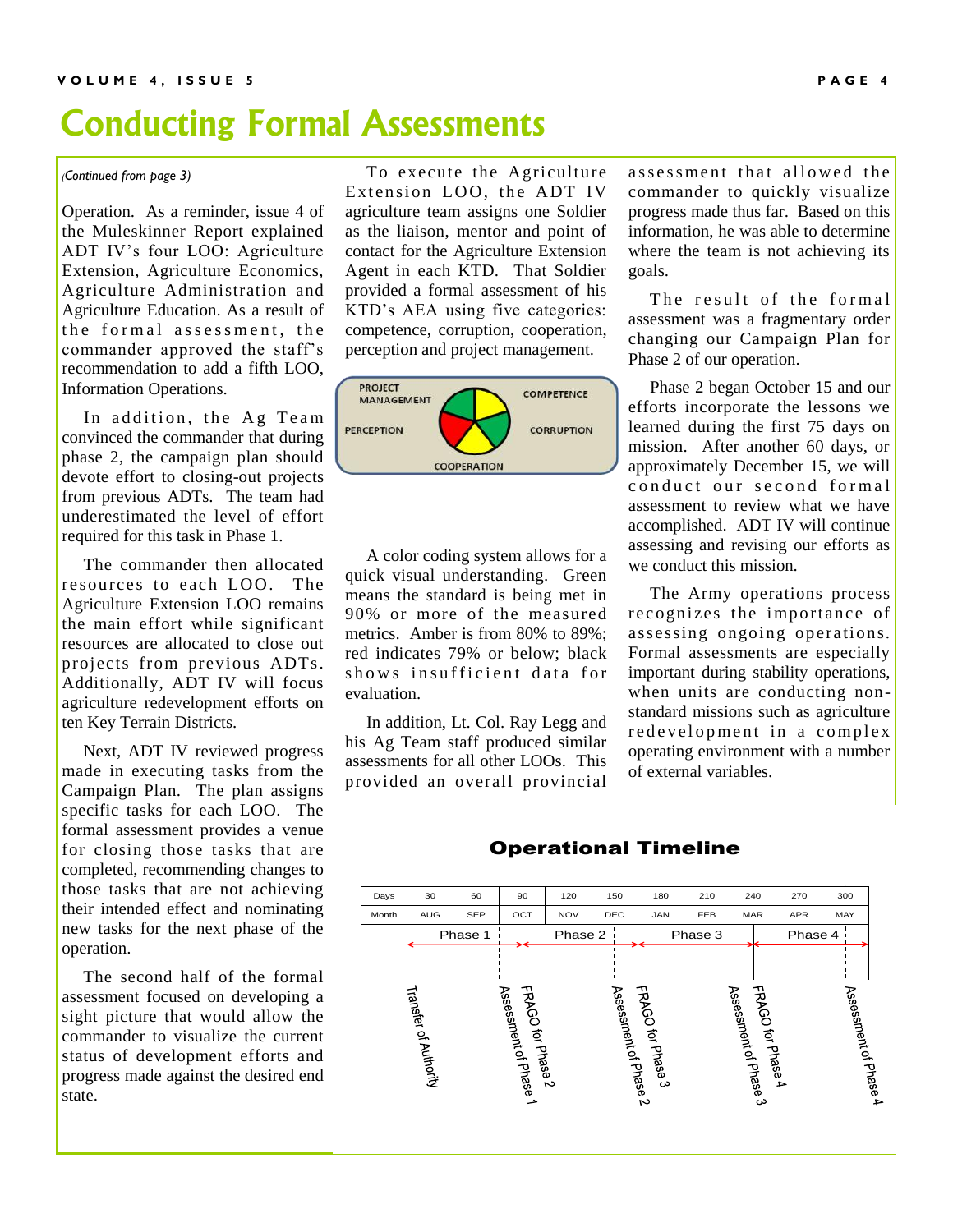**P A G E 5**

# CERP as a budget

*By Lt. Col. Raymond Legg* 

 $\degree$  ... U.S. *military forces have amended the Commander's Emergency Response Program to focus on building the capacity of the Afghan government to manage and sustain projects. The new process has also received a new name: CERP as a Budget."*

**A**t a recent conference conference on the effectiveness of development aid in C ounterin surgency Operations, hosted by the Feinstein International Center, Tufts University, there was considerable c o n s e n s u s t h a t A f g h a n i st a n c a n n o t effectively absorb the large increases in aid spending earmarked for the insecure regions of the country.

 Too much aid money spent quickly with little oversight can be de legitimizing and destabilizing by fueling corruption, creating destabilizing winnerloser dynamics in ethnically and tribally divided societies, creating perverse incentives among key actors to maintain the status quo of insecurity and bad governance, and providing opportunities for insurgents to tap into these funds.

 Having to spend large sums of aid money quickly also reduces o p p o r t u n i t i e s f o r prioritizing the critically important processes of effective development, and instead focuses attention primarily on generating products.

 Across Nangarhar Province, many projects started and completed by ADT and international donors are underutilized or have been abandoned. Still others have been destroyed or system components are missing.

 In order to address these issues, U.S. military forces in A f g h a n i s t a n h a v e a m e n d e d t h e C o m m a n d e r ' s Emergency Response Program – a pool of m oney previously available to military commanders to fund U.S. led development efforts – to focus more on building the capacity of the Afghan government to manage and sustain these efforts. The new process has also received a new name: CERP as a Budget.

Under the old program, commanders used CERP funds to build large-scale projects such as cold storage facilities, micro-slaughter facilities, and solar wells. The Afghan government provided minimal input in the planning, prioritization and construction of these projects.

 While a large number of projects were completed, they are now largely unsustainable and unused.

 Because of the rapid pace of construction, both by ADT and international donors, the Director of Agriculture, Irrigation and Livestock was often unaware of the full scope of the projects undertaken in Nangarhar on his behalf.

Π Π Π

Π

Π

ľ П Π

Π

П ľ

Π Π Π

J

As a result, the Afghan government did not budget for the o p e r a t i o n a n d maintenance costs of those projects.

 According to Oxfam International -Afghanistan, donors are failing to coordinate between themselves or with the Afghan g o v e r n m e n t . T h e O r g a n i z a t i o n f o r Economic Cooperation and Development noted in 2005 that donors did not coordinate their programs consistent with the government's strategy, and just onethird of donor work was undertaken jointly.

 Largely due to lack of donor coordination and communication, the Afghan government does not have information on how all assistance since 2001 was spent.

 Starting October 1, the U.S. military implemented procedures designed to address the shortcomings of the previous CERP process.

While, it only addresses U.S. military development spending, CERP as a Budget *(Continued on page 6)*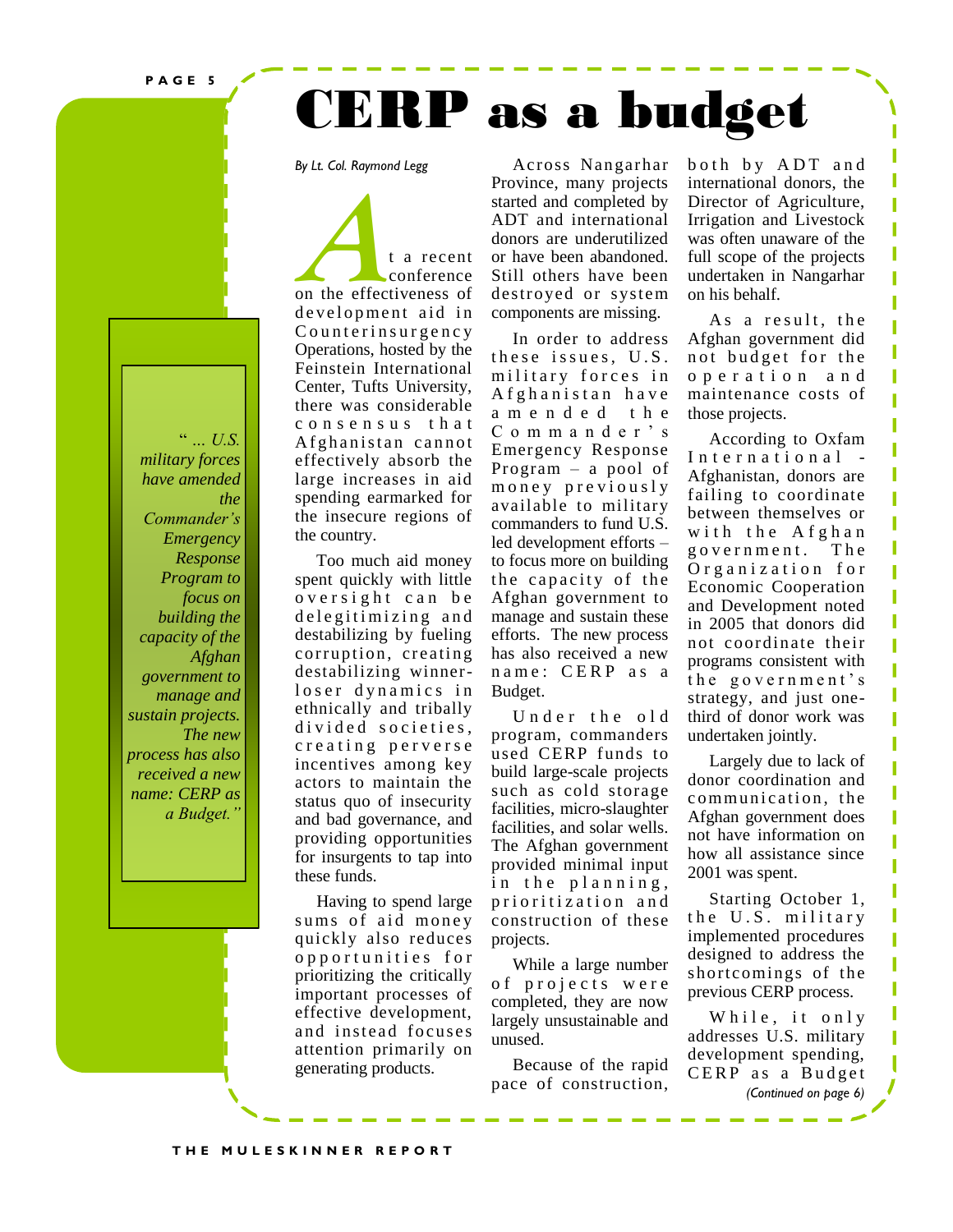## CERP as a Budget

#### *(Continued from page 5)*

encourages the Afghan government to identify, prioritize and coordinate donor efforts.

 A key component of the new funding process is a \$100,000 per quarter rolling CERP budget for each provincial line director. Any money not spent in a particular quarter rolls over into the next quarter, effectively resulting in a \$400,000 annual budget.

 This budget restraint not only conserves American tax money, but also forces the provincial line directors to focus on their actual needs instead of a project "wish list."

 CERP as a Budget seeks to prevent the creation of unsustainable, poorly thought out projects and ensure that a more absorbable amount of U.S. aid money flows into the Afghan economy.

 The ultimate goal of the new CERP as a Budget process is to work toward transitioning development and maintenance to the Afghan government.

 CERP as a Budget is a strategic building plan that seeks to train the Afghan government to work within the limits of their provincial budgets, reduce inflation, and encourage private sector growth. Ultimately, it brings the counterinsurgency effort one step closer to transitioning the fight to the Afghan government.

 The new process will move the Afghan government to a performance and outcome based budgeting process that works toward achieving a strategic end state. It creates clear lines of responsibility, reporting,

authority and functions for each provincial line director.

 CERP as a Budget emphasizes budget control at the provincial level based upon performance measure evaluations.

Before ADT can begin construction of any new project under these new CERP rules, the DAIL, and every other provincial line director, must draft a six-month, oneyear, and five-year strategy. The



A worker tuck points brickwork at the Rodat Agriculture Extension Center. Future construction of agriculture extension centers will be approved through the CERP as a Budget process.

purpose of that strategy is to establish a detailed and achievable end state and define intermediate results essential to achieving that end state. Importantly, the development of these strategies promotes efficient use of resources rather than creation of a random list of projects that may or may not address needs.

 In addition to his departmental strategy, the DAIL must also complete an inventory of all agriculture -related assets and personnel under his control. The inventory includes an estimate of the operations and maintenance costs of each line item for the next three years.

 With multiple international donors having provided a wide range and large number of development projects over the past several years, developing this inventory is a complex task. But when completed, the inventory will provide the DAIL a complete and accurate assessment of his assets and the funding required to sustain them.

The on-the-ground work of development begins after the DAIL has completed his budget and strategy. Before ADT can fund an agriculture development project, the DAIL must complete project development steps previously accomplished by the ADT.

 He must prepare a new project initiative form, technical drawings for the project, a land rights memorandum, a statement of work, an individual government estimate for the cost of the project and a sustainment memorandum. These documents allow vetting of the project through the Provincial Development Council process.

 ADT will fund the project only after the vetting process is complete. While the new process will slow down the rate of development, it will result in a well thought out process that addresses the real, rather than the perceived needs of the people.

 The new CERP as a Budget process is just one step that transitions the counterinsurgency effort to an Afghan led effort and sets the framework to allow the withdrawal of NATO and American forces from Afghanistan.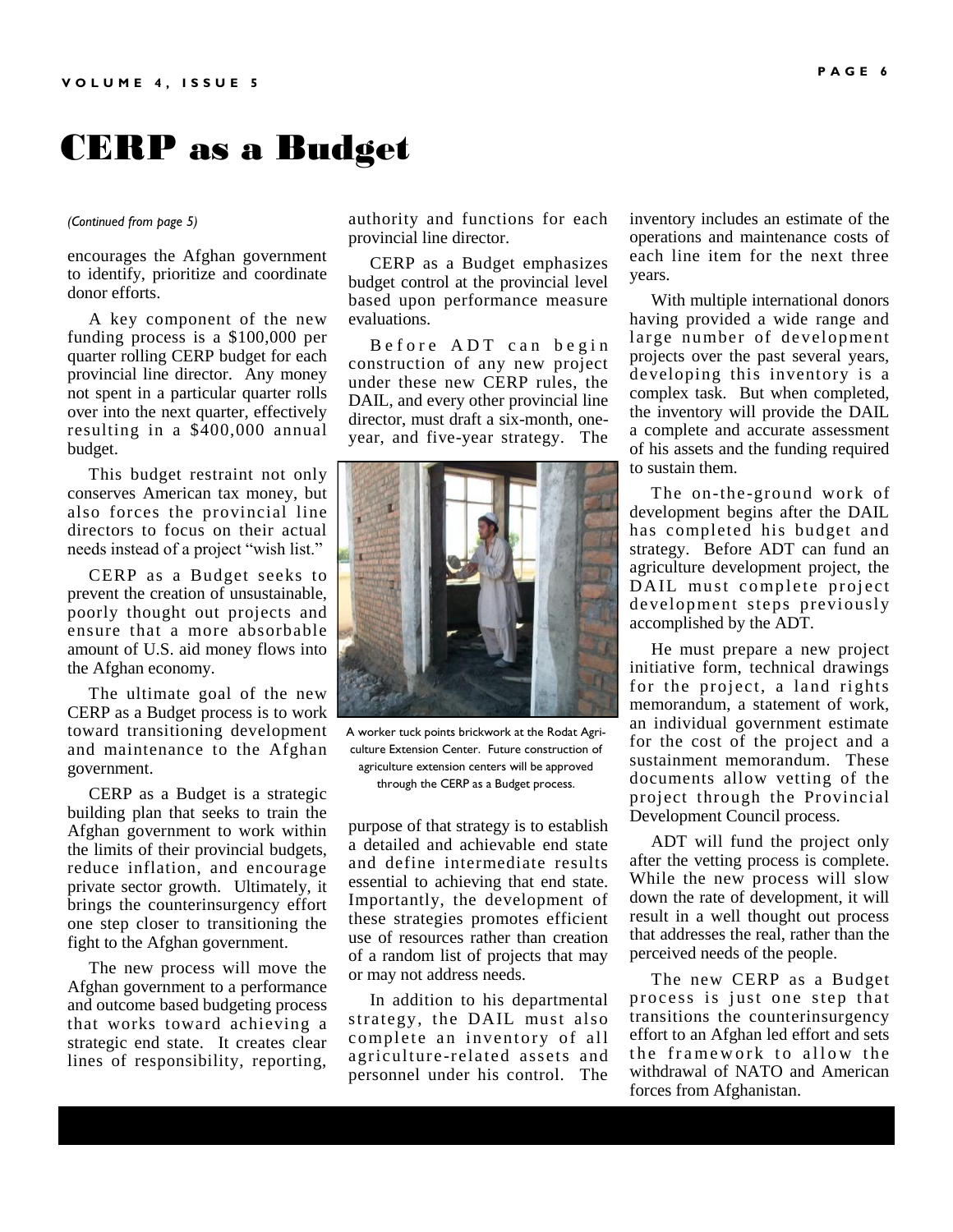**P A G E 7**



Jamil Yousif, advisor to Engineer Safi, takes notes and translates while Eng. Safi, the Nangarhar DAIL, addresses the agriculture extension agents during training held at FOB Finley-Shields on October 18.

#### **Implementing the Agriculture Extension Agent**

#### **Leadership Academy**

*By Capt. John Paluczak*

IV has i m p l e m e n t e d a n Agriculture Extension A g e n t L e a d e r s h i p Academy to increase the capacity and capability of the Nangarhar AEAs. The Leadership Academy has four separate components.

 The first component is a series of monthly classes taught by the ADT IV Agriculture Team at FOB Finley-Shields.

 The second consists of close and frequent mentoring between the individual AEA and a designated ADT liaison officer.

 The third component of the Leadership Academy requires the AEAs to identify and manage a series of small projects that provide quick and visible impact to improve the agriculture infrastructure in their respective districts.

 The final component is a series of training support packages being created by the agriculture specialist team members

for use by the AEAs in providing agriculture specific training to local farmers.

 This article focuses on the first component of the Leadership Academy – the monthly classes hosted by the ADT – and highlights the classes taught during the months of September and October.

The ADT worked with the Director of Agriculture, Irrigation, and Livestock – the provincial line director who manages the AEAs – to identify topics that would have the greatest impact while providing a solid foundation for future training.

 Project management techniques were the subject of the first class taught in the Leadership Academy on September 15, 2010. Nine AEAs from ten of the key terrain districts attended the training. In addition to the AEAs, the DAIL and his Extension Manger also attended and their presence emphasized to the AEAs the importance of the event.

 Sgt. 1st Class Dannie Thompson developed and taught the Project Management class. The class started with the four basic elements of project management: scope, resources, time, and money.

 Thompson explained that project size, goals, and requirements make up the scope. He then told the group that resources consist of people, equipment, and material. He also reviewed the time element, which includes tasks, schedules, and the critical path.

Π I

T

Π I П

П Π

Π

 Finally, Thompson told the AEAs that when thinking about money, they needed to factor in costs, contingencies, and cost controls. He also advised the AEAs that, "in addition to the basic elements of project management, people skills such as motivating, coaching, leading, and conflict management rank as some of the most important skill sets that a Project Manager must have."

 Thompson continued the class with a discussion of the five phases of *(Continued on page 8)*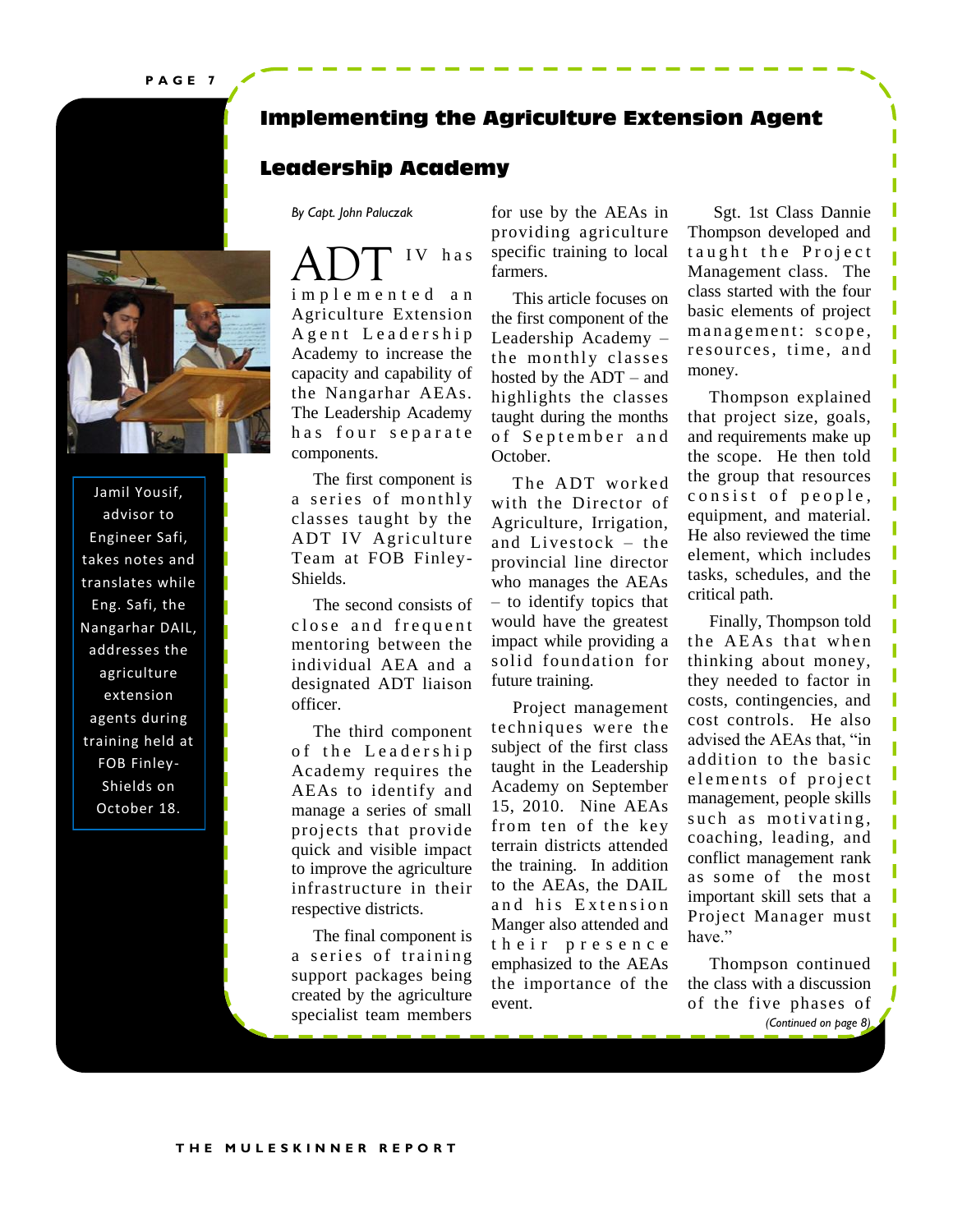#### **Implementing the Agriculture Extension Agent Leadership Academy**

*(Continued from page 7)*

#### project management.

I.

 The first phase of project management is initiation; the need to develop an idea for the project and gather information about project needs. The second phase is planning. During planning, the project manager determines the who, how, when, and what of the project. The third phase is execution, or following the plan to get the job done. The fourth phase, control, consists of checking on the work. Finally, the project is closed when all of the work, including the paperwork and payments, are completed.

 Following Thompson's class, Col. Michael Fortune, ADT IV Commander, discussed the important role AEAs play in legitimizing the government in the eyes of the people.

 He said that AEAs need to be seen by farmers and villagers as the most honest, uncorrupt and transparent members of the government. Col. Fortune stressed that AEAs are the most visible sign that the government is working for the people in rural areas.

 Recognizing the importance of leadership in the extension process, Col. Fortune taught ADT IV's second Leadership Academy class on October 18, 2010.

The class started with a

discussion of the five most fundamental characteristics of great leaders; integrity, candor, selfless service, technical competence, and personal courage.

 Fortune told the AEAs that if they embraced these concepts and led by example, they would be better able to inspire the farmers in their districts. Col. Fortune also talked about standards of conduct and the ADT's anticorruption stance.



 After Fortune finished, Engineer Safi – the DAIL, took the podium and spent about 30 minutes discussing leadership with his AEAs. In addition to reinforcing the points that Fortune had made, he emphasized time management, team building, taking responsibility, conflict resolution, planning, transparency, care for subordinates, decision-making, prioritization skills, and the difference between leadership and management.

The AEAs seemed to embrace Safi's message and were proud to see their leader take such an active role in their training. Safi's actions demonstrated all of the signs of a great leader with a vision for his organization.

 Col. Fortune said afterward, "I didn't know Eng. Safi was going to follow my class with a lecture but I'm really glad he did because it reinforced the importance of leadership to the AEAs. I think the AEAs left the training inspired to go back to their districts and get the Afghans to take charge of their own development and their own future."

 Empowering the AEAs to provide better services is the cornerstone of the ADT's strategy for improving the quality of individual farmers' lives in Nangarhar Province. The small projects identified, managed, and led by the AEAs will increase farmers' ability to produce crops while improving confidence in their government.

 ADT's goal is that the AEAs lead by example and manage these projects in an uncorrupt and completely

transparent manner so the villagers know their government officials are working for them, not for themselves. Projects identified, managed, and completed by Afghan government officials without the taint of corruption increase security in Nangarhar and deny insurgents the opportunity to criticize the government.

Π

ı

ı ı

ı ı

> ı ı

I

ı T Ï

ı ı T

ı ī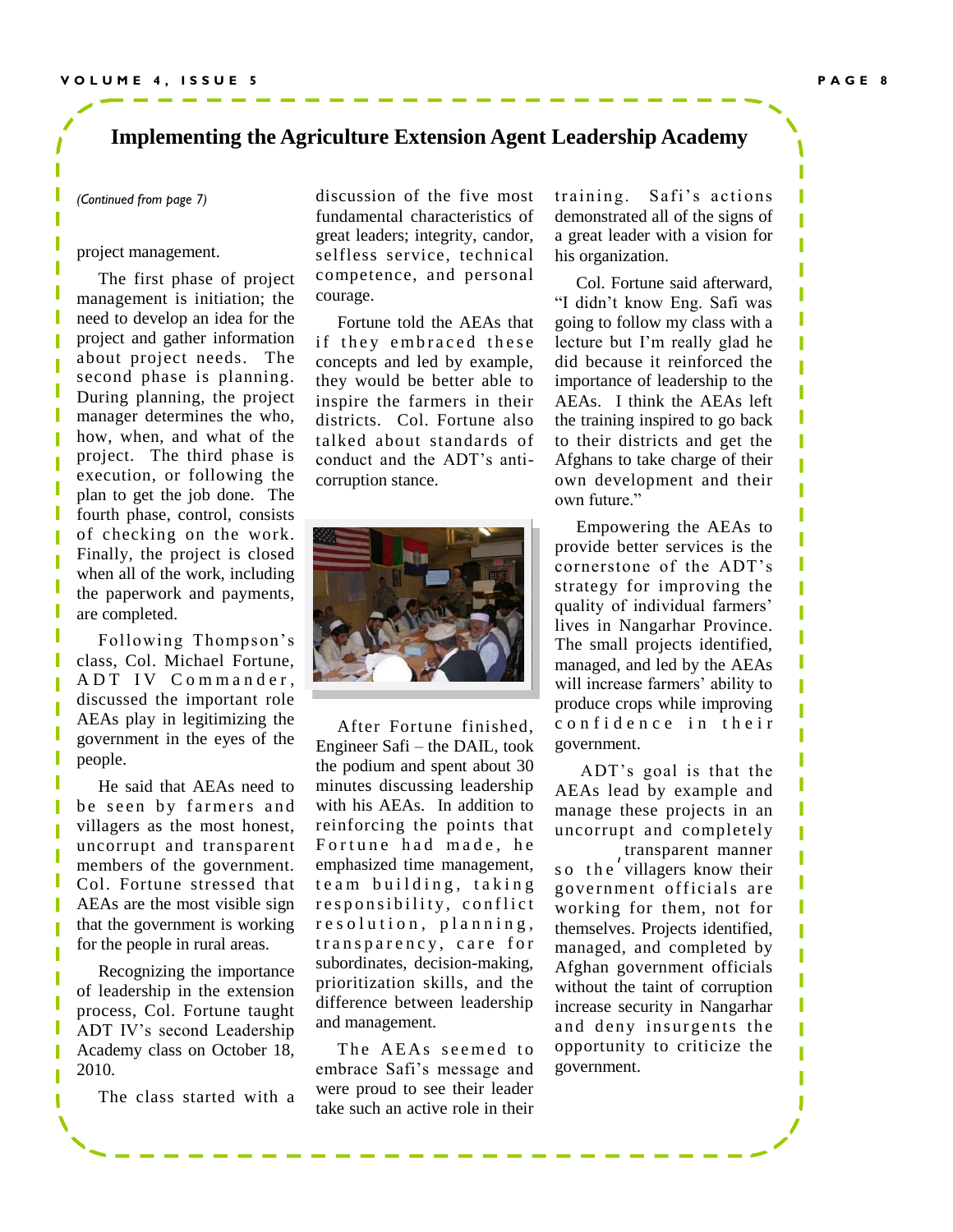# **Tuned-in to Information Operations**

*By Capt. Marie Orlando*

 $\mathcal{F}_{\text{hem at c h. the  
fracicnelism of our$ professionalism of our Soldiers and Airmen; they do not have tanks, uniforms, or an Air Force. They have killed hundreds of Afghan L civilians, including **Women** and children this year. T

 And yet, many of the Afghans are undecided about who the true enemy is, because the Taliban understands that I the war to win the support of the people is not only fought in the mountains or the cities of Afghanistan—it is also waged across the airwaves where they can shape any outcome and influence opinions.

To help level the playing field, the Missouri Agri-Business Development Team has decided to take their battle to the airwaves in Nangarhar. Following their assessment of phase 1 of their operation, ADT I V d e t e r m i n e d Information Operations would stand alone as a separate Line of **Operation.** 

 According to Lt. Col. North Charles, "The staff recommended, and the commander concurred,

with pulling IO out from the agriculture lines of operation to give CPT Orlando's work with the DAIL and the media more focus and additional resources.‖ The DAIL is the Director of Agriculture, Irrigation and Livestock for Nangarhar Province.

 While the team originally planned to increase the level of Public Affairs activities in Nangarhar, it became increasingly clear that the media in Afghanistan could play a key role in supporting the commander's campaign plan.

 The goal of ADT IV IO is to work through the DAIL to leverage the media in support of the agriculture extension program; to aid in transparency; combat corruption; inform the public of DAIL programs and activities; and to utilize agriculture programming to inform and educate the farmers in Nangarhar as part of agriculture extension services provided by the agriculture extension agents.

 The decision to make Information Operations a separate line of operation evolved as the operational environment came into focus for the team. At first, a public affairs mindset was adopted. According to Joint Publication 3-61 "Joint Doctrine for Public Affairs." both PA and IO activities directly support military objectives, counter adversary

disinformation, and deter adversary actions. However, their efforts differ with respect to audience, scope and intent.

PA has three basic functions: public information, i n t e r n a l c o m m a n d information and community relations. The goal is to keep U.S. citizens informed with timely and factual reports, informing unit members of the commander's objectives and messages, and keeping local communities informed within the area of operations.

 Public affairs activities solely focus on ADT mission c a p a b i l i t i e s a n d accomplishments; but PA does not put an "Afghan face" on the accomplishments of the DAIL or include the Afghan themes and messages which are an important part of communication from the DAIL to the citizens for which he provides services.

 While both PA and IO operations seek to inform and educate, the audiences differ in that IO targets Afghans rather than U.S. audiences. Another difference is that IO seeks to influence the local population and works to change their behaviors and opinions, not just inform.

The decision to incorporate IO into the campaign plan was the result of much discussion and input

*(Continued on page 10)*

*" The goal of ADT IV IO is to work through the DAIL to leverage the media in support of the agriculture extension program; to aid in transparency; combat corruption; inform the public of DAIL programs and activities; and to utilize agriculture programming to inform and educate the farmers in Nangarhar as part of agriculture extension service provided by the agriculture extension agents. "*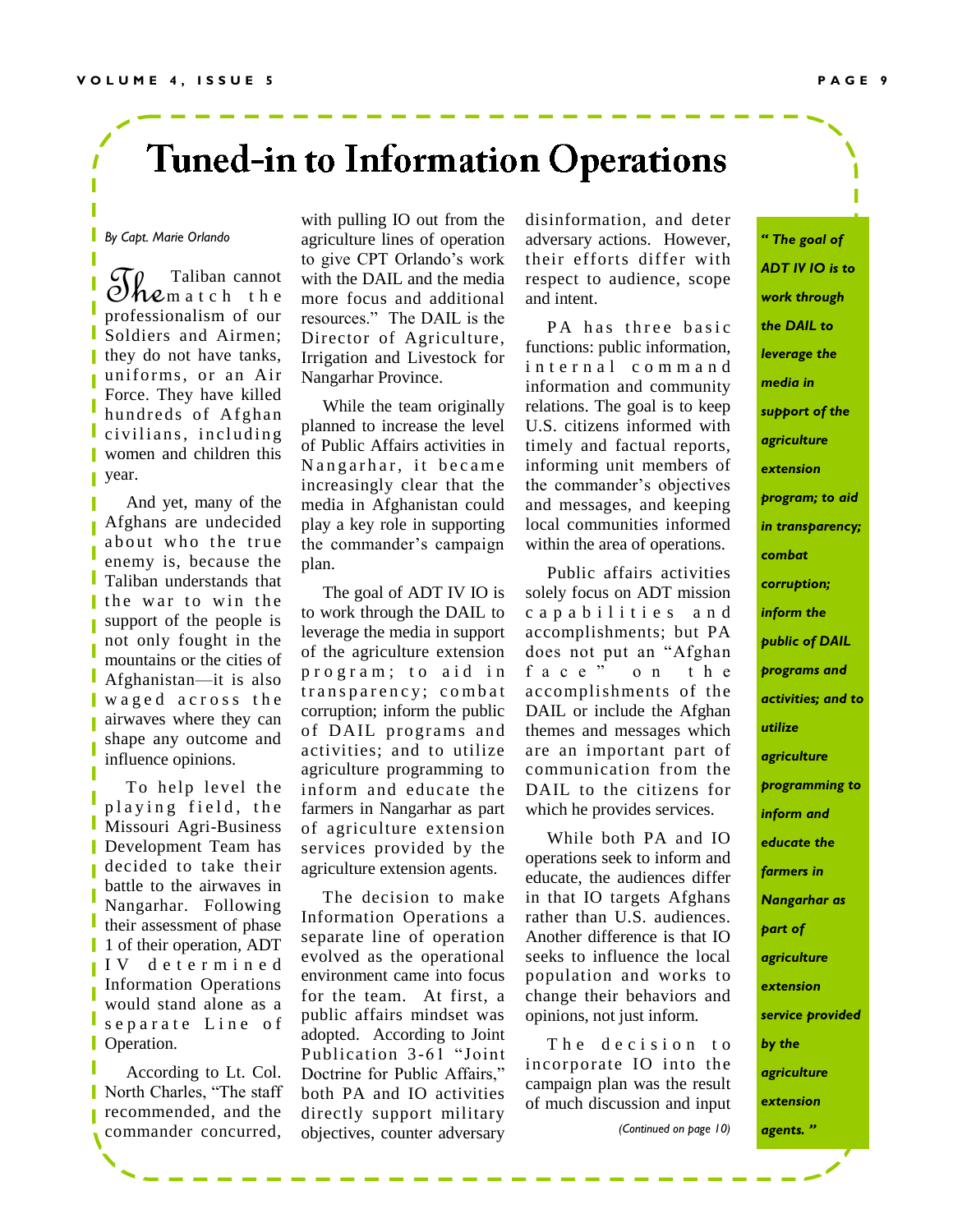# **Tuned-in to Information Operations**

#### *(Continued from page 9)*

from outside information sources.

A report by the D e p a r t m e n t f o r International Development, p r e p a r e d b y D r . Mohammad H. Emadi, October 2009, for the Minister of Agriculture, Irrigation and Livestock, ―Agricultural Extension in Afghanistan: Review and recommendations" spurred the ADT commander, Col. Mike Fortune, to ask the public affairs officer to review the report and identify solutions to the agriculture extension problems addressed in the report which the ADT could implement through the media.

The report said "One of the major obstacles to agriculture development in Afghanistan is the limited access of farmers to necessary agriculture skills, information, and technology."

 Furthermore, the report cited poor transportation, lack of money, and lack of education as a few of the barriers to successful implementation of agriculture extension services. Radio is a communication tool that can overcome distance, is free to the listener, and does not require literacy.

Afghans are inclined to believe what they hear on the radio, and radio offers a means to counter the disinformation broadcast by the Taliban. It allows the DAIL to reach the farmers in all his districts. Radio can also give voice to the farmers through callin shows and could allow the DAIL and AEAs to better respond to their needs.

TF Bastogne has actively worked to build radio programming, provide training for journalists, and has five active "radios in a box", which brings Afghan programs, in the local language of Pashto, to 400,000 listeners that would otherwise not have a regular source of outside news.

Additionally, the



 In the four provinces managed by Task Force Bastogne – the ADT's higher headquarters – there are approximately 4.1 million people and over two million listen to the radio. In 2007, of those that listened to radio p r o g r a m m i n g , 9 8 % listened to agriculturerelated programming.

Nangarhar Provincial Reconstruction Team has contracts with five local radio stations and is seeking to add another, to support specific programming aimed at education and information, and addresses topics such as human rights, governance, education and

*(Continued on page 11)*

*"In the four provinces managed by Task Force Bastogne– the ADT's higher headquarters– there are approximately 4.1 million people and over two million listen to the radio. In 2007, of those that listened to radio programming, 98% listened to agriculture related programming."* I

I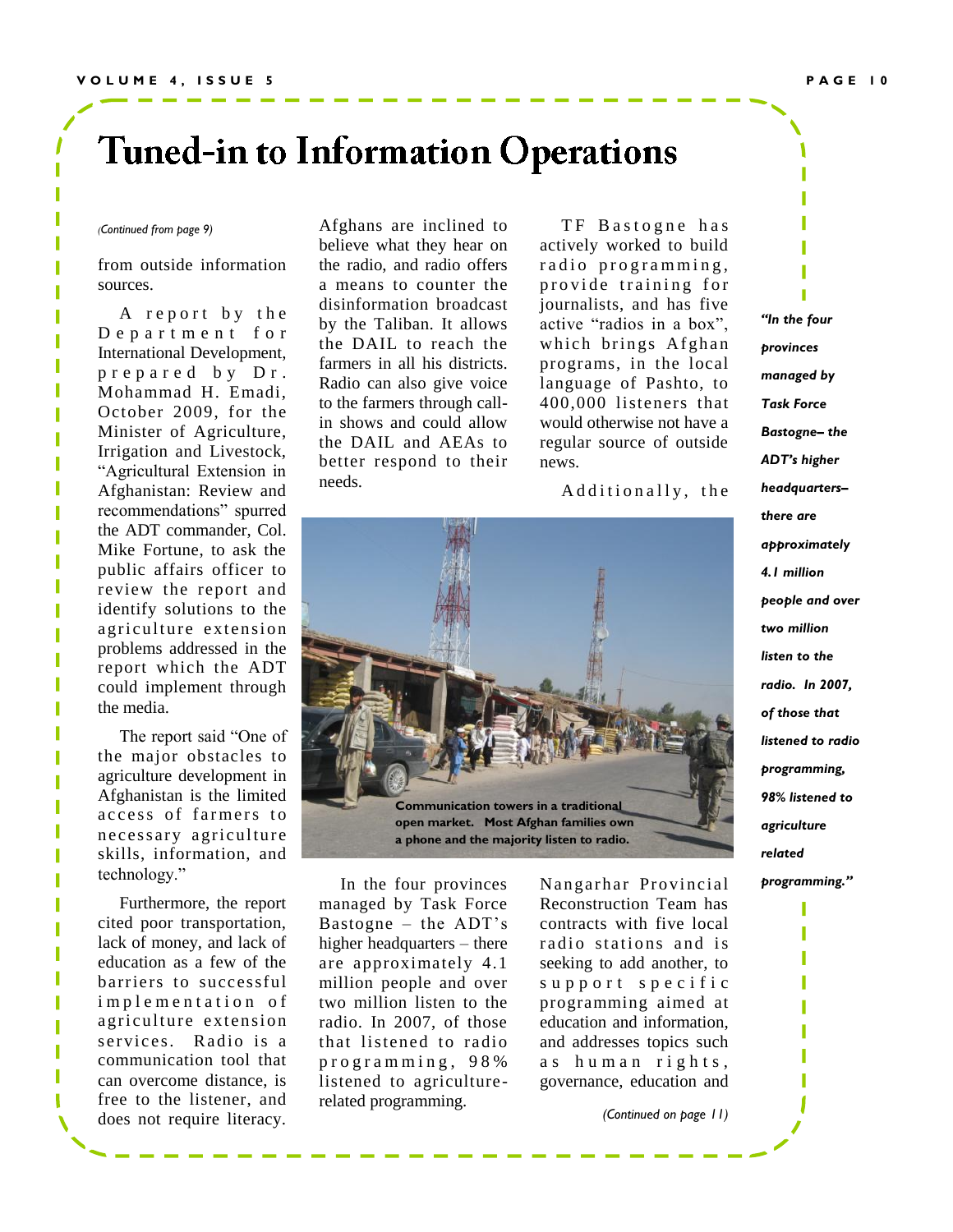# **Tuned-in to Information Operations**

#### *(Continued from page 10)*

health. However, there is currently little emphasis on agriculture sector messaging.

 Initially, the ADT's plan was to incorporate IO into the other four lines of operation in its campaign – Agriculture Extension, Economics, Administration, and Education. As the plan was mapped out though, it became clear that IO needed to be added as a separate line of operation.

 Fortunately, the ADT does not have to start from scratch. The efforts of the PRT and the IO office at TF Bastogne have already established contracts and relationships with the media. The Afghans and coalition forces are both eager for the ADT to provide agriculture messages and programming.

 The first step is to identify what agriculture programming exists, what radio stations the farmers prefer, and to further develop relationships with the local media.

 The second step is to work through the DAIL to mentor his staff on leveraging the media in support of their goals. The ADT plans to demonstrate to the DAIL and AEAs by



example and training, how to conduct public affairs and information operations.

 The commander's vision is to have the DAIL make weekly radio broadcasts to inspire farmers to take charge of their own development, encourage them to experiment with new technologies, and to garner their support.

 These weekly broadcasts can serve as a springboard for the DAIL to address concerns of Nangarhar farmers, share his plans and visions for the future, and to talk about accomplishments and growth within the province.

 To prepare for its information operations campaign, the ADT is distributing hand-held crank radios with stickers advertising the frequency, dates, and times of a popular agriculture program, "Agriculture and Livestock", which includes market reports on 25 commodities. The radios are provided to the Agriculture Extension Agents for distribution within their districts and handed out by team members to key personnel.

 Training will also be conducted for the AEAs to discuss media interaction and ways to leverage the media in support of extension services.

 By adding IO to the campaign plan, the commander wields an additional tool which will enhance the efforts of the other LOOs, build the capacity of the DAIL and AEAs in Nangarhar, and multiply the effects of ADT projects and programs.

Capt. Marie Orlando conducts an impromptu interview with the subgovernor. Voice recordings are used for broadcast on local Radio-In-A-Box programs which are intended for Pashto audiences.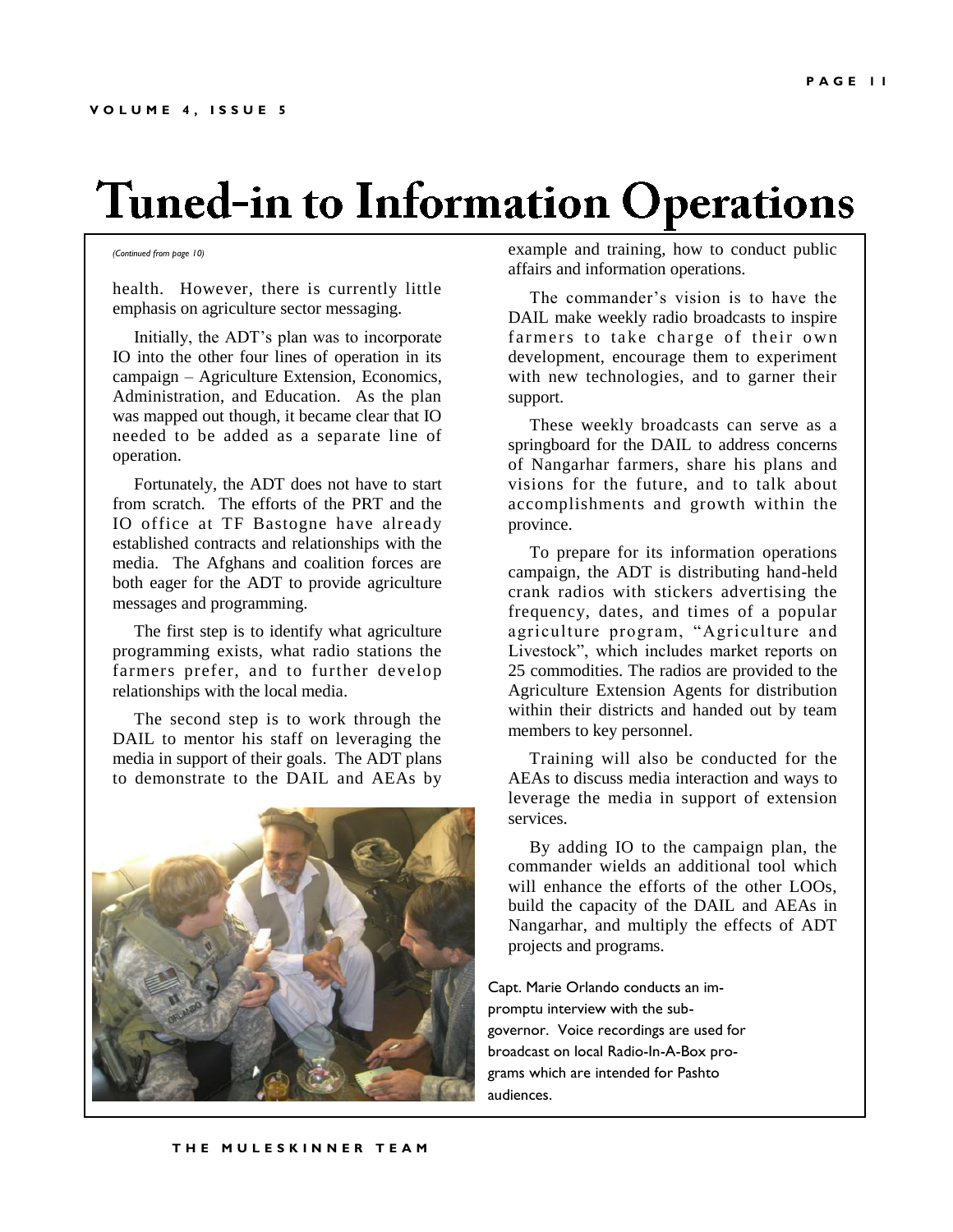# **Red Teaming the ADT**

*By Capt. Marie Orlando*

The Missouri Agri-<br>
D Business Development<br>
Teem hed the educators of a  $\widetilde{\mathcal{C}}$ he Missouri Agri-Team had the advantage of a unique resource during their recent assessment of Phase I of the team's campaign plan. Dr. Jeffrey Bordin, a political and military behavioral scientist, provided a Red Teaming capability as ADT reviewed progress and considered the way ahead.

 According to the University of Foreign Military and Cultural Studies, Red Teaming is a structured, iterative process, executed by highly trained, educated, and practiced team members that provides commanders an independent capability to fully explore alternatives to plans, operations, concepts, organizations and capabilities in the context of the operational environment and from our partners' and adversaries' perspective.

 Dr. Bordin arrived at Forward Operating Base Finley-Shields on September 22 and stayed with the ADT for a week to provide that capability.

 Lt. Col. North Charles, the ADT deputy commander, prepared the ADT staff for the visit by the Red Team leader by explaining the purpose of "red teaming."

 After his arrival, Dr. Bordin provided an in-brief and clarified the concept to ensure the team understood what his role and services encompassed.

 Dr. Bordin is uniquely qualified as a Red Team leader with his military background and professional experience, including over three years in Afghanistan. He is an officer in the Army Reserves, and has served in the Air Force and Coast Guard in a variety of positions such as a federal law enforcement officer, as an emergency medical technician engaged in search and rescue missions, and also as a rescue swimmer.

 He is currently in a civil affairs battalion and he has worked as an embedded trainer with the Afghan National Police, as a civil affairs planner in Kabul, and was the officer in charge of psychological operations product development in Bagram.

 Other red teamers usually do not have doctorate degrees, and most are not also military scientists. He has served in ten war zones as part of his professional studies of warfare, including war crimes and human rights investigations in Sudan, Ethiopia, the Balkans, and Cambodia.

 Dr. Bordin also previously worked with the Laghman Province ADT and he has a personal interest in horticulture and animal husbandry; he has a small orchard and raises goats as a hobby back in the States.

 Lt. Col. Raymond Legg, agriculture chief for the

ADT, worked closely with Bordin throughout the week. He said Dr. Bordin provided many insights into the realities of Afghan culture and suggested ways to facilitate and achieve improved results.

 Bordin's experience in human terrain collection and background as a social scientist was brought to the table to assist the agriculture chief develop metrics for assessing the professional capabilities of the agriculture officials they work with.

Bordin said, "I'm here to provide a critical and objective assessment and assist in getting to the ground truth. I try to give a valid and accurate assessment but unfortunately cheerleading is often much more preferred.

 Legg concurred and commented that "People need to be told what they may not want to hear. Otherwise they develop tunnel vision and can't conduct an honest assessment of their performance."

 Bordin said the ADT was very responsive, open and hospitable, and found it a refreshing experience.

"I thought it was a very positive experience," said Legg. "Because of the assistance he provided we will be able to conduct the first effective assessment of A D T p r o g r e s s i n Nangarhar."



Dr. Bordin and Lt. Col. Legg listen attentively to the concerns and opinions of Nangarhar University Agriculture Department faculty members. Dr. Bordin joined ADT members on missions and participated in meetings as part of his Red Team services.

"People need to be told what they may not want to hear. **Otherwise** they develop tunnel vision and can't conduct an honest assessment of their performance ."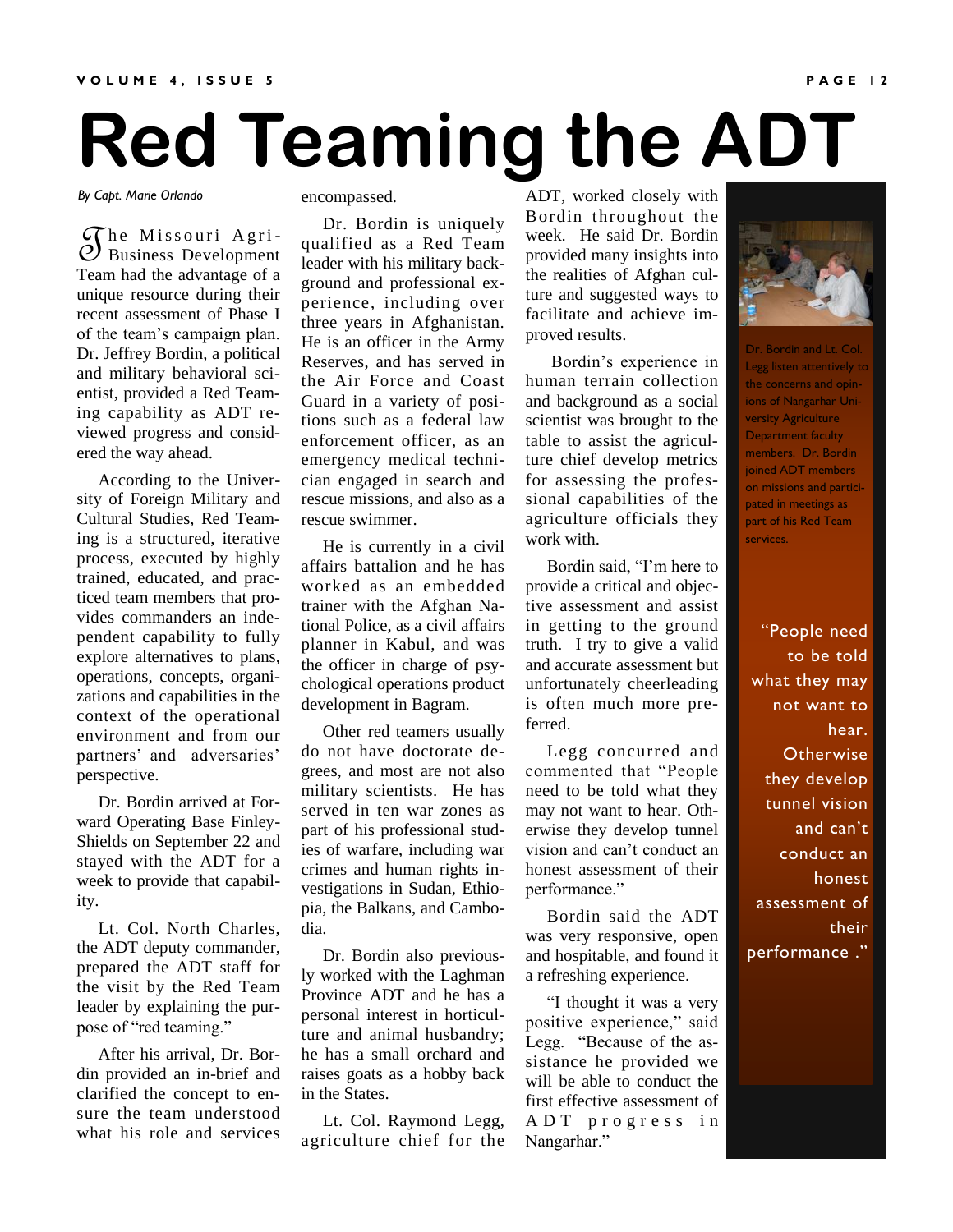## How and why the ADT mission has evolved

ghans have little or no experience dealing.

 For instance, these facilities need a dedicated manager who has some training in food storage and preservation, and who can perform daily operations and maintenance. Because of the time required to tend to these tasks, this manager must be compensated for his efforts, which means that users of the facility must be charged, records must be kept, etc. Most Afghan villages are not ready for this level of complexity.

 The second theory says that in order for people to embrace a technology, they must fully understand it – and in order for them to fully understand it, they must have been involved in its development from the start.

 If we look back at the history of our own country, we developed on our own accord and it was a very iterative process that unfolded slowly and deliberately over time. Each step in our development was built upon and supported by prior steps. But here in Afghanistan, we are trying to inject modern technologies into a culture that has no fundamental base of knowledge to support them. Using solar wells as an example once again, Afghan villagers do not necessarily know how to rewire an electric pump, much less repair an inoperable solar panel.

 So with this theory, the gap in knowledge, experience, or understanding within the culture, as it relates to solar power, serves as a barrier to further development using this technology.

*(Continued from page 2)* The third theory says that the Afghan people have been disillusioned by a 30-year span of destruction, oppression, and corruption which, according to Dr. Tom Vermeersch of the U.S. Department of Agriculture, ―...seems to have dashed the hopes, dreams, and confidence of the Afghan people and left them reliant upon outsiders to do the things they have been doing for themselves for hundreds or thousands of years."



A completed solar well stands unused in Kuz Kunar. The solar panels have been removed by the villagers.

 Furthermore, the theory says that many of the efforts of coalition forces to help the Afghan people have only served to make them feel even more helpless. Either we have done too much for them while they have stood on the sidelines and watched, or we have injected technology that they simply have not been able to maintain for reasons discussed earlier – either they can't afford the technology, it doesn't fit into their culture, or they just don't understand it.

 Discussion of these theories begs the question as to which one is correct or most dominant since each seems to have merit. However, let's assume for the time being that all three theories contribute to the problem and see where that assumption leads us.

 The first theory tells us that if we knew more about what the Afghans needed, what they could afford, and what they would accept, we could better balance our efforts.

 The second theory suggests that we should only attempt to inject simple technologies that have a solid foundation of knowledge and understanding in the Afghan culture.

 The third theory implies that we must somehow inspire the Afghan people, and especially their leaders, to once again take charge of their own development and their own future – to convince them there is hope for a better life if they are willing to put forth the effort.

 Fortunately, if we can achieve what the third theory tells us we must achieve, it is likely that the Afghans themselves will fix the problems associated with the first two theories. This is because the Afghans know what they need, can afford, and will accept. They also know, much better than we do, what technologies are a good fit for their culture and their current level of understanding, knowledge, and experience.

 So the obvious course of action is to stop doing development for the Afghans and encourage, train, and empower them to do it for themselves, at their pace, and with technologies that work for them. But to make this possible, we must also find ways to inspire them and restore in them a sense of pride, confidence, resourcefulness, and hope.

 Based on lessons learned with solar wells and other ADT projects, ADT IV is no longer planning to build agriculture infrastructure for the Afghans. Rather, we are pursuing several lines of operation that we